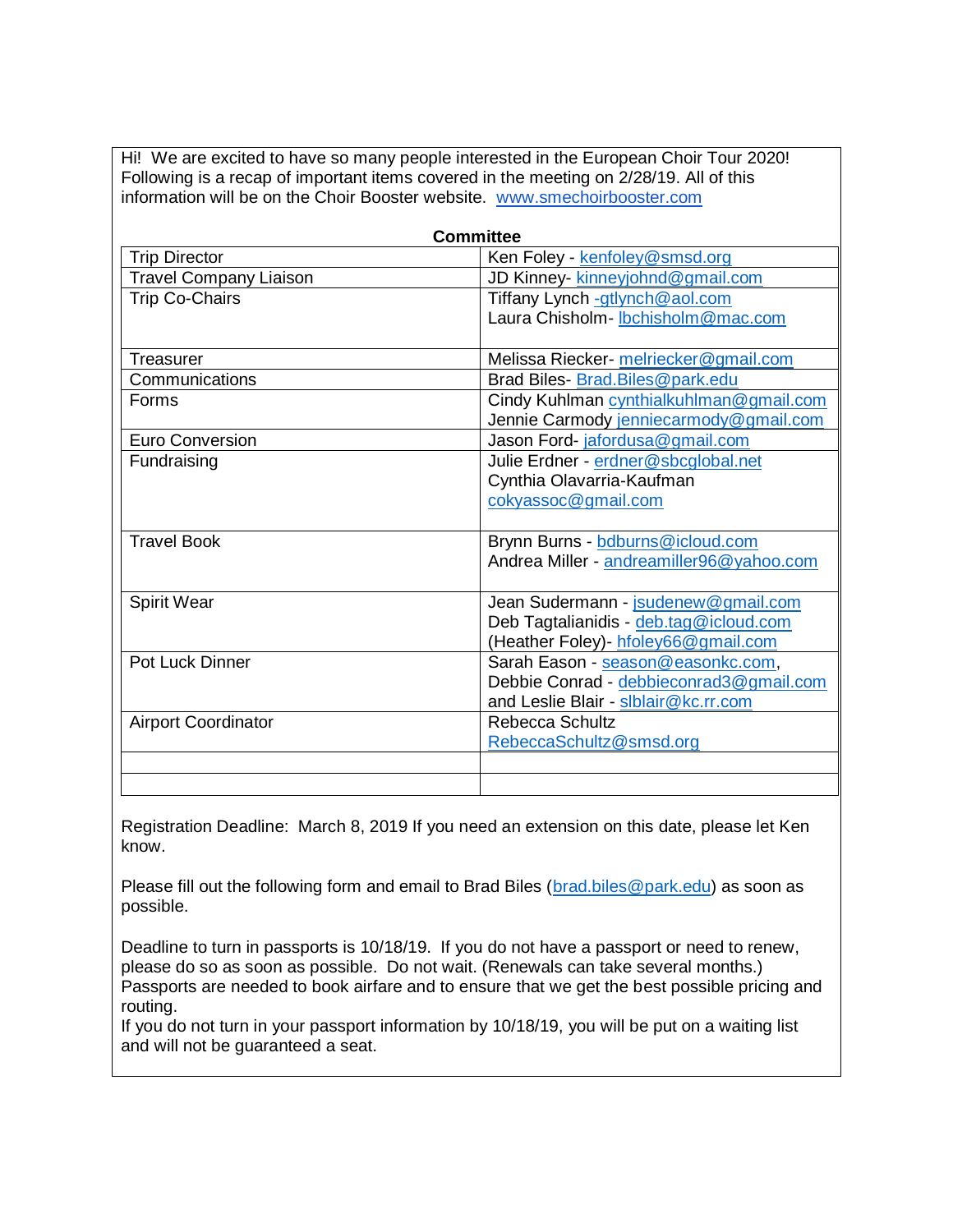# Apply for a U.S. Passport

**Eligibility** 

To have a U.S. passport, you need to be a U.S. citizen by birth or naturalization or be a qualifying U.S. national.

*Passport Book and Passport Card*

Depending on where you are traveling outside of the U.S., you will need to determine if you need a passport book or a passport card.

- A passport book is required for all international travel by air.
- To enter the United States at land border crossings or sea ports-of-entry from Canada, Mexico, the Caribbean, and Bermuda, you can use a passport book or a passport card.
- A passport card is more convenient and less expensive than a passport book, but it cannot be used for international travel by air.

#### How to Apply

The application process is the same for either the passport book or card, even if you want both at the same time. You have to go in person to present your application.

*From Within the United States*

- If you need to get a passport in two weeks or less, you will need an expedited process. To find out where you need to go and what additional fees you'll pay, follow the steps to get a passport quickly.
- If you will be traveling in three weeks or more, you can follow the regular application process and apply in person at a passport acceptance facility.

*From Outside the United States*

• Contact the U.S. Embassy or consulate near you for information and forms to request a passport from outside the U.S.

Items You Need to Apply for a U.S. Passport

- Application Form To complete the application for a passport book, card, or both together, first do one of the following:
	- Fill out the application online. Use the Passport Application Wizard to step through the process of filling out the application. When you've completed the application, print it out to take to the passport acceptance facility. Passport applications cannot be submitted online.
	- Fill out the application by hand. Download the passport application form (DS-11) and instructions (PDF, Download Adobe Reader) and complete the application by hand, or go to a local passport acceptance facility to get a copy to fill out.
		- Whether you fill it out online or by hand, it is important that you do not sign the form until you are instructed to do so in front of a passport designated official you will meet when applying in person.
- Personal documents You'll need to bring all of the following:
	- An original proof of citizenship document
	- An acceptable photo ID document
	- A photocopy of the front and back of the citizenship document and photo ID document
- Passport photo Follow the photo requirements.
- Payment Calculate your passport fees.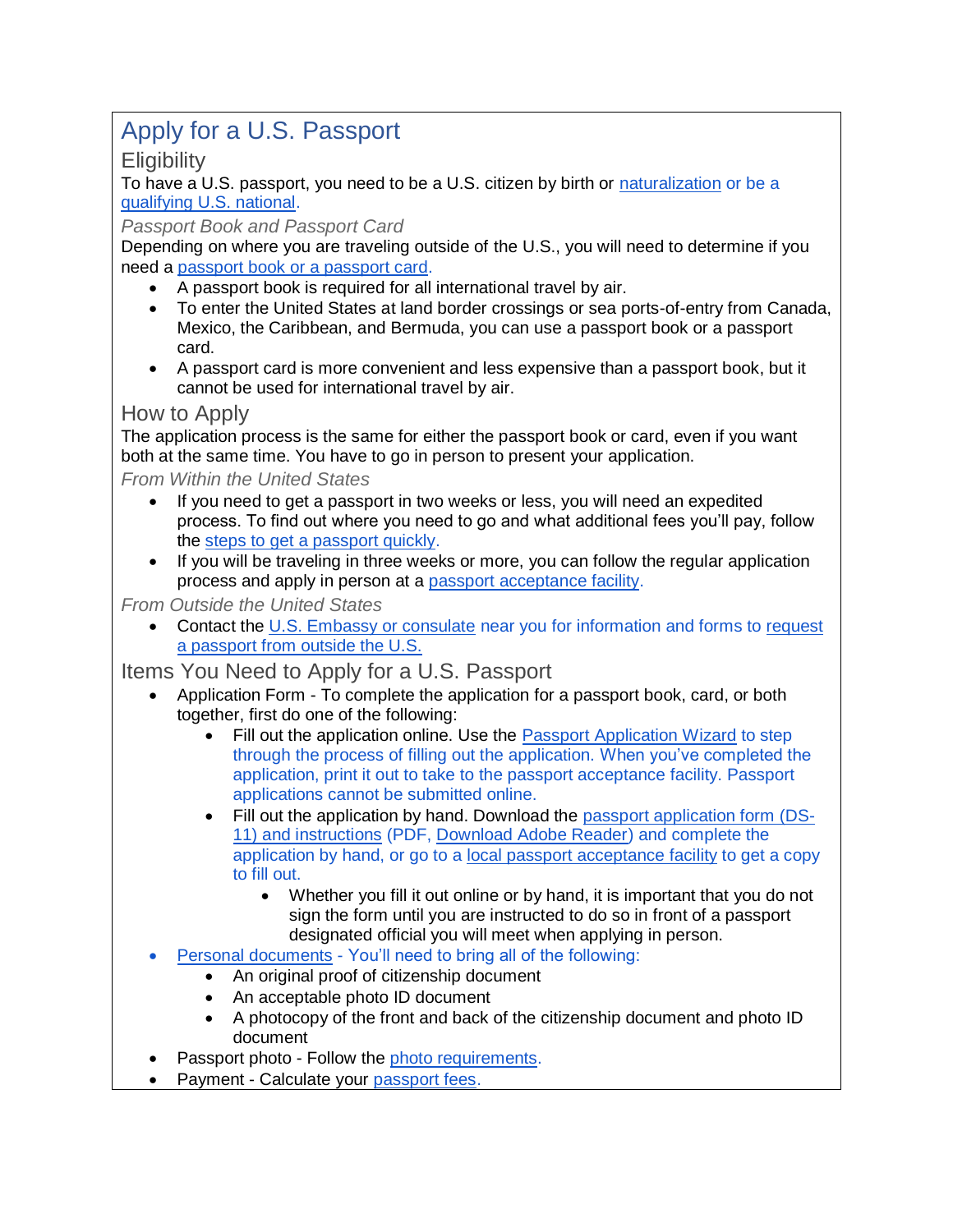### Renew a U. S. Passport

Every person, regardless of age, must have their own passport to travel internationally by air. **Eligibility** 

To have a U.S. passport, you need to be a U.S. citizen by birth or naturalization or be a qualifying U.S. national.

You can renew your current or expired U.S. passport unless your passport was:

- Issued before your 16th birthday
- Issued 15 or more years ago
- Damaged, lost, or stolen
- Issued in your previous name and you don't have a legal document like a marriage license to prove your legal name change

If any of these are true, you cannot renew your passport. Instead, you must apply for a new passport in person using form DS-11.

#### How to Renew Your Passport

- If you need to get a passport quickly--in two weeks or less--you will need to have your passport renewal expedited and pay additional fees.
	- Call the National Passport Information Center to make an appointment at a Regional Passport Agency. There are two options for getting an appointment:
		- For an automated appointment system available 24 hours a day, call 1- 877-487-2778; TDD/TTY: 1-888-874-7793.
		- OR use the online passport appointment system.
	- At your appointment, you'll need to provide proof of immediate travel, an expedited fee, and the items listed below to renew your passport.

If you will be traveling in three weeks or more, you can submit an application by mail. If you live outside the U.S. or Canada: Contact the U.S. Embassy or consulate near you for information and forms on all passports requested from overseas.

#### Items You Need to Renew Your Passport

- Application form Use the renewal application form DS-82 (PDF, Download Adobe Reader). You can print it and fill it out by hand, or use the Passport Application Wizard to complete the form online and print it out. While applications can be filled out online, they cannot be submitted online. You can also get a DS-82 form at a local passport acceptance facility or regional agency.
- Passport photo Follow the photo requirements.
- Payment Include your passport fees.
- Your most recent passport.
- If your name has changed, you'll need a certified copy of your marriage certificate or a court order of your name change.

The Passport Services Office returns the official documents you submit as supporting documentation.

#### Tips on When to Renew Your Passport

- Renew your passport approximately nine months before it expires.
- Check the expiration date because certain countries require passports to remain valid for up to 6 months after travel. Also, some airlines do not allow you to board if you don't meet this requirement.
- If you travel frequently, check the "52 page" box at the top of your passport application to receive a larger passport book with 52 pages.

For more information, see these frequently asked questions about passports.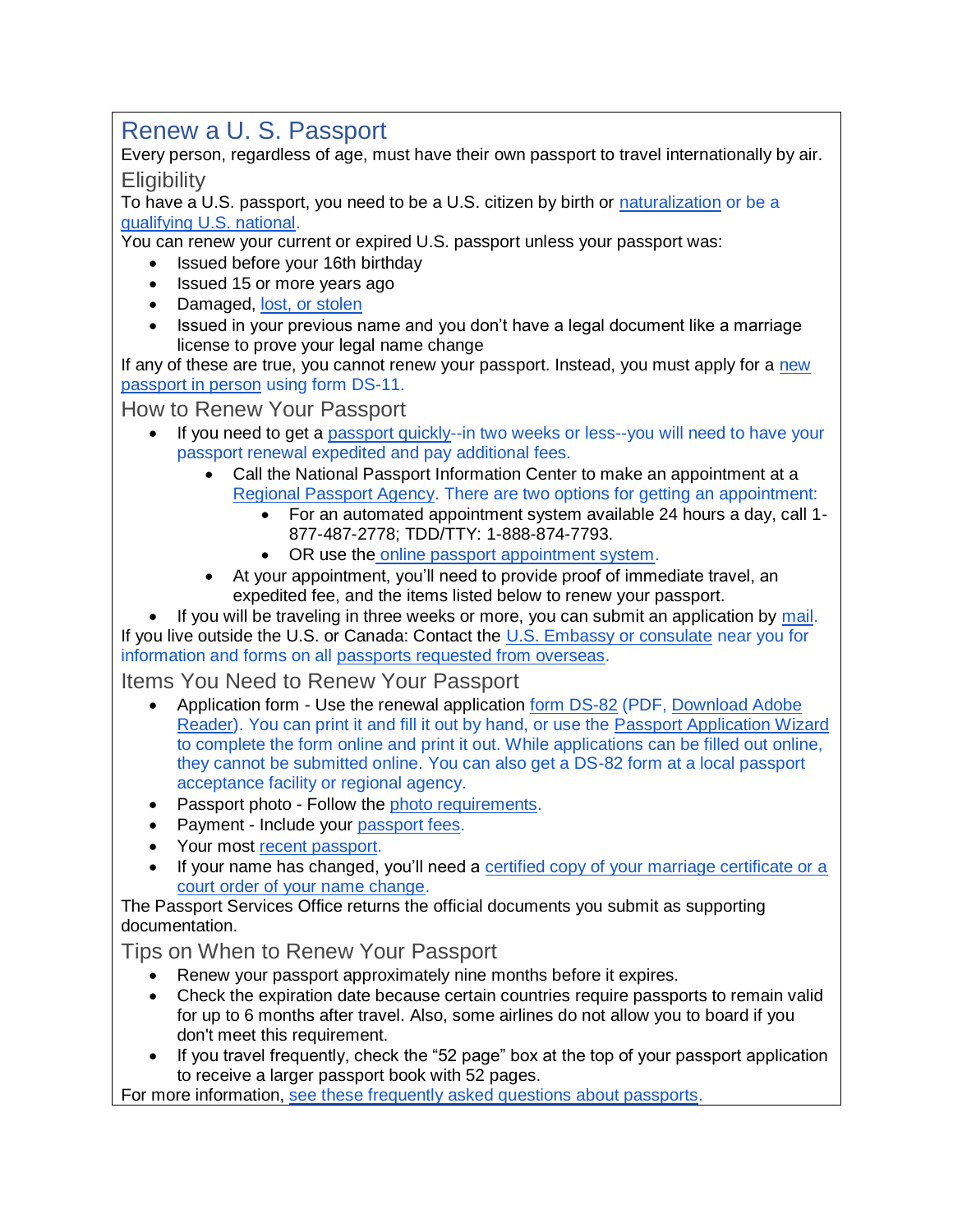## Get a Passport Quickly

You could ask and pay for expedited service if:

- Traveling in 24-48 hours for an emergency such as a serious illness, injury, or death in your immediate family
- Traveling within 2 weeks as you are able to provide proof of immediate international travel (for example, purchased airline or cruise tickets)

For the above, you need to follow the steps for expedited service request in person:

1. Call the National Passport Information Center to make an appointment at a passport agency. There are two options to make an appointment:

o For an automated appointment system available 24 hours a day, call 1-877-487- 2778;TDD/TTY: 1-888-874-7793.

o Use the Passport Services online appointment system.

2. With an appointment, submit your request in person at a regional passport agency. If your trip is not within 2 weeks, but you need your U.S. passport more quickly than the normal processing period of 4 to 6 weeks, you can request expedited service by mail or in person at a passport acceptance facility near you.

In addition to the regular passport application costs, the expedited service will cost an extra \$60, plus any delivery costs.

# Passports for Minors Under the Age of 18

All children must apply or reapply for a U.S. passport in person at a passport acceptance facility.

- Children under 16 need parental consent and their parents must:
	- Be present with their children
	- Co-sign the application
- Children ages 16-17 applying for a passport can do it by themselves if they have their own identification documents. A parent will need to provide a signed statement saying they're aware that their child is seeking a passport, or attend the appointment with them.

Find resources about passports and custody disputes and how parents may enroll their children who are U.S. citizens under the age of 18 in the Children's Passport Issuance Alert Program (CPIAP).

If you are living overseas, contact a  $U.S.$  Embassy or consulate in the country where you are for information on how to apply for your child's passport.

### Check the Status of Your Passport

Passport application processing times vary throughout the year, but there is a way to get a passport in an emergency. Check the status of your passport application online 7-10 days after applying.

If you have questions about passports, please contact the National Passport Information Center.

# Passport Fees

Fees for renewing or getting a new passport depend on several factors such as if you are just getting a passport card or if you opt for expedited service. The passport application fee and the execution fee are non-refundable. They are collected and retained by law even if a passport is not issued.

• Learn more about estimating passport fees and about payment methods.

If you are outside the U.S. and are renewing or applying for a new passport, ask your nearest U.S. Embassy or consulate what forms of payment they are able to accept.